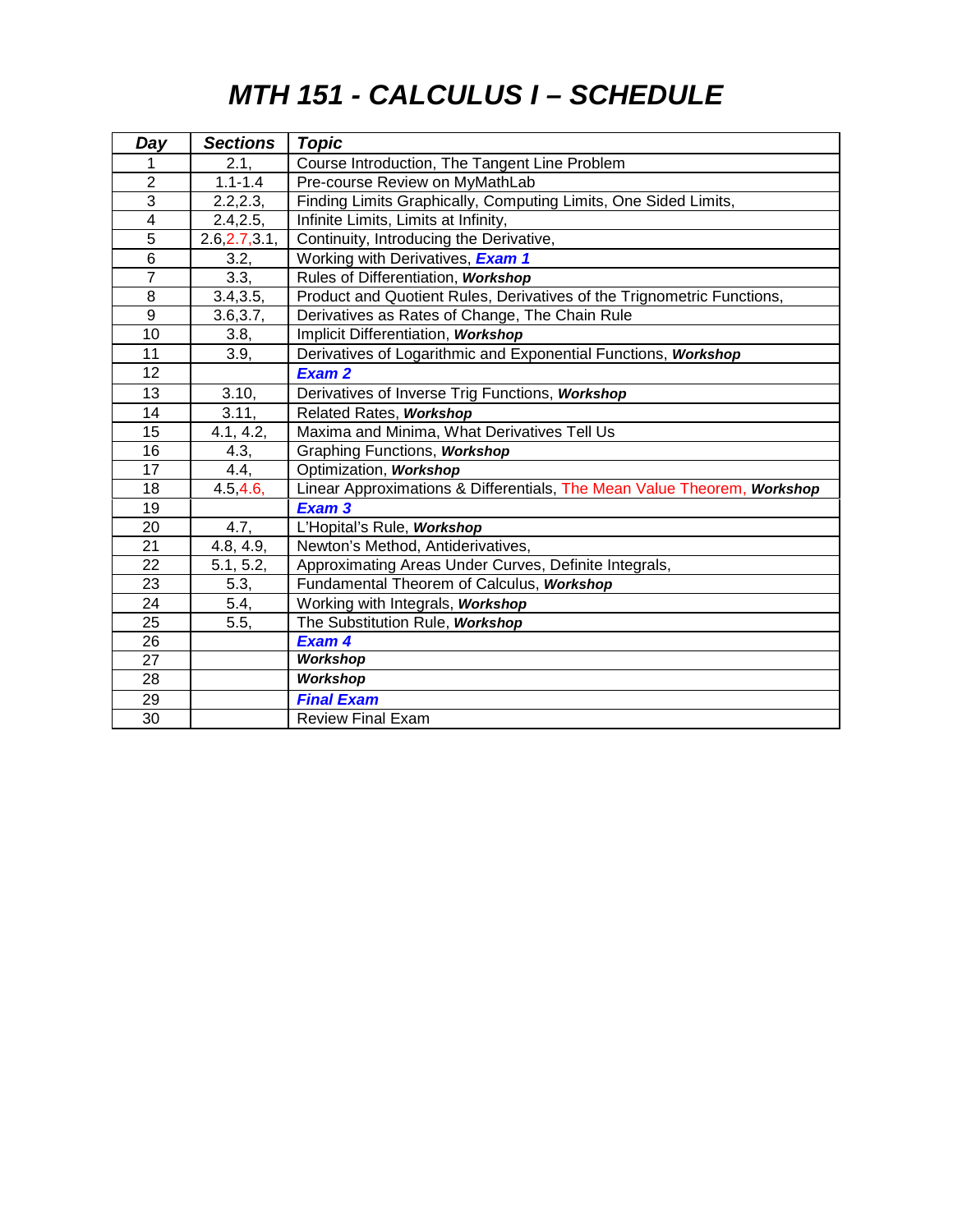# *POLICIES*

*INSTRUCTOR:* GREG SEVERANCE OFFICE: JM 250 PHONE: (517) 796-8489 EMAIL: severangrege@jccmi.edu

#### *GRADING POLICY:*

#### **WEIGHTING**

| SEMESTER EXAMS  | 60%        |
|-----------------|------------|
| <b>HOMEWORK</b> | <b>20%</b> |
| FINAL EXAM      | <b>20%</b> |

#### **GRADING SCALE**

| $90 - 100\%$ | 4.0 |
|--------------|-----|
| 85 - 89%     | 3.5 |
| $80 - 84%$   | 3.0 |
| 75 - 79%     | 2.5 |
| 70 - 74%     | 2.0 |
| 65 - 69%     | 1.5 |
| 60 - 64%     | 1.0 |
| 50 - 59%     | 0.5 |
| $0 - 49%$    | 0.0 |

### *ATTENDANCE:*

You are expected to attend all class sessions although you will not be graded directly on your attendance. I reserve the right to withdraw you from the class if missed assignments are excessive to the degree that I do not think you will pass the course.

### *ACADEMIC HONESTY:*

Refer to the JCC academic honesty policy in the JCC handbook for a complete policy description. The potential consequences of violating the academic honesty policy are as follows. If I suspect a student of academic dishonesty I may penalize the student by taking appropriate action up to and including assigning a failing grade for the paper, project, report, exam, or the course itself.

#### *Cellular phones are not to be used for any purpose in the classroom.*

### *ASSIGNMENTS:*

In class exercises will be assigned and graded. Unless otherwise specified by the instructor, in class exercises are to be completed immediately and are due upon completion.

By hand homework will be assigned and graded. Unless otherwise specified by the instructor, this homework is due at the beginning of the class session following the session during which it was assigned. Homework problems must be submitted at the beginning of class or when the instructor arrives at class on the due date or they will not be accepted for credit.